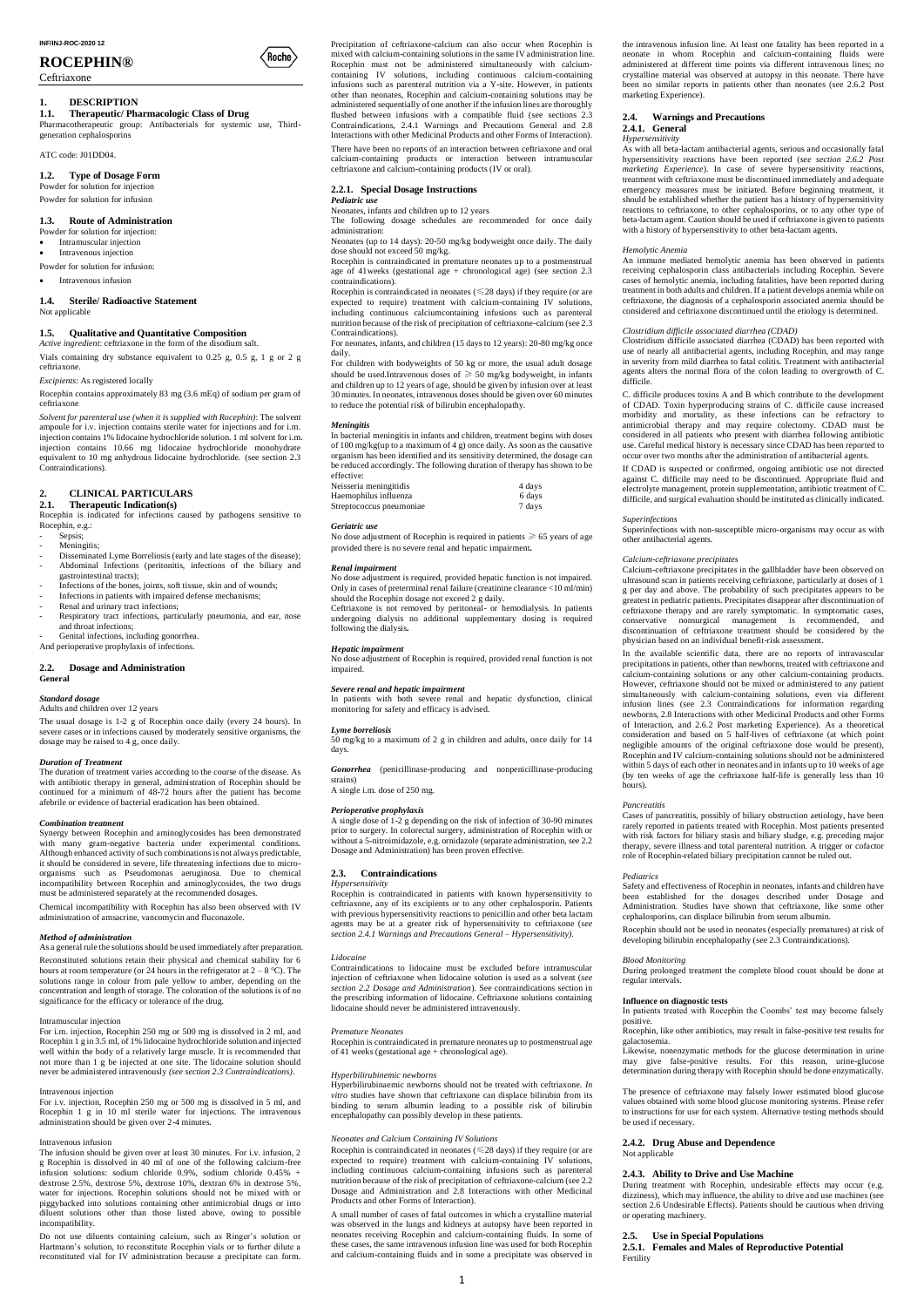#### See section 3.3.3 Impairment of fertility

### **2.5.2. Pregnancy**

Ceftriaxone crosses the placental barrier. Safety in human pregnancy has not been established. Reproductive studies in animals have shown no evidence of embryotoxicity, fetotoxicity, teratogenicity or adverse effects on male or female fertility, birth or perinatal and postnatal development. In primates, no embryotoxicity or teratogenicity has been observed.

### **2.5.3. Lactation**

Low concentrations of ceftriaxone are excreted in human milk. Caution should be exercised when Rocephin is administered to a nursing woman.

#### **2.5.4. Pediatric Use**

See section 2.2.1 Special Dosage Instructions.

#### **2.5.5. Geriatric Use**

See section 2.2.1 Special Dosage Instructions.

#### **2.5.6. Renal Impairment**

See section 2.2.1 Special Dosage Instructions.

# **2.5.7. Hepatic Impairment**

See section 2.2.1 Special Dosage Instructions.

# **2.6. Undesirable Effects**

**2.6.1. Clinical Trials**

#### *Summary of the safety profile*

The most frequently reported adverse reactions for ceftriaxone are eosinophilia, leucopenia, thrombocytopenia, diarrhea, rash, and hepatic enzymes increased.

Data to determine the frequency of ceftriaxone ADRs was derived from clinical trials.

#### *Tabulated summary of adverse drug reactions from clinical trials*

Adverse drug reactions from clinical trials (Table 1) are listed by MedDRA system organ class. The corresponding frequency category for each adverse drug reaction is based on the following convention: very common ( $\geq 1/10$ ), common ( $\geq 1/100$  to <1/10), uncommon ( $\geq 1/1,000$  to <1/100), rare ( $\geq$ 1/10,000 to <1/1000).

### **Table 1 Summary of adverse reactions occurring in patients treated with Rocephin in clinical trials**

| <b>Adverse reactions</b>                    | <b>Frequency category</b>                            |  |  |  |
|---------------------------------------------|------------------------------------------------------|--|--|--|
| <b>Blood and lymphatic system disorders</b> |                                                      |  |  |  |
| Eosinophilia                                | Common                                               |  |  |  |
| Leucopenia                                  | Common                                               |  |  |  |
| Thrombocytopenia                            | Common                                               |  |  |  |
| Granulocytopenia                            | Uncommon                                             |  |  |  |
| Anaemia                                     | Uncommon                                             |  |  |  |
| Coagulopathy                                | Uncommon                                             |  |  |  |
| <b>Gastrointestinal disorders</b>           |                                                      |  |  |  |
| Diarrhoea                                   | Common                                               |  |  |  |
| Loose stools                                | Common                                               |  |  |  |
| Nausea                                      | Uncommon                                             |  |  |  |
| Vomiting                                    | Uncommon                                             |  |  |  |
|                                             | General disorders and administration site conditions |  |  |  |
| Phlebitis                                   | Uncommon                                             |  |  |  |
| Injection site reactions                    | Uncommon                                             |  |  |  |
| Pyrexia                                     | Uncommon                                             |  |  |  |
| Oedema                                      | Rare                                                 |  |  |  |
| Chills                                      | Rare                                                 |  |  |  |
| <b>Hepatobiliary disorders</b>              |                                                      |  |  |  |
| Hepatic enzyme                              | Common                                               |  |  |  |
| increased                                   |                                                      |  |  |  |
| <b>Infections and infestations</b>          |                                                      |  |  |  |
| Genital fungal infection                    | Uncommon                                             |  |  |  |
| Pseudo-membranous<br>colitis                | Rare                                                 |  |  |  |
| <b>Investigations</b>                       |                                                      |  |  |  |
| <b>Blood</b> creatinine<br>increased        | Uncommon                                             |  |  |  |
| Nervous system disorders                    |                                                      |  |  |  |
| Headache                                    | Uncommon                                             |  |  |  |

| <b>Dizziness</b>                                | Uncommon |  |  |  |
|-------------------------------------------------|----------|--|--|--|
| <b>Renal and urinary disorders</b>              |          |  |  |  |
| Haematuria                                      | Rare     |  |  |  |
| Glycosuria                                      | Rare     |  |  |  |
| Respiratory, thoracic and mediastinal disorders |          |  |  |  |
| Bronchospasm                                    | Uncommon |  |  |  |
| Skin and subcutaneous tissue disorders          |          |  |  |  |
| Rash                                            | Common   |  |  |  |
| Pruritus                                        | Uncommon |  |  |  |
| Urticaria                                       | Rare     |  |  |  |

# **2.6.2. Postmarketing Experience**

The following adverse drug reactions have been identified from postmarketing experience with Rocephin. These reactions are reported from a population of uncertain size, therefore, it is not always possible to reliably estimate their frequency and/or establish a causal relationship to drug exposure.

#### *Systemic side effects*

Gastrointestinal complaints: pancreatitis, stomatitis and glossitis.

Hematological changes: Isolated cases of agranulocytosis (<500/mm<sup>3</sup> ) have been reported, most of them after 10 days of treatment and following total doses of 20 g or more.

Skin reactions: Acute generalized exanthematous pustulosis (AGEP) and isolated cases of severe cutaneous adverse reactions (erythema multiforme, Stevens Johnson syndrome or Lyell's Syndrome/toxic epidermal necrolysis) have been reported.

### Nervous system disorders: convulsion, encephalopathy

Reversible encephalopathy has been reported with the use of cephalosporins, including ceftriaxone, particularly when high doses are administered in patients with renal impairment and additional predisposing factors such as older age, pre-existing central nervous system disorders.

Infections and Infestations: superinfection

#### *Other, rare side effects*

Symptomatic precipitation of ceftriaxone calcium salt in the gallbladder, kernicterus, oliguria, and anaphylactic or anaphylactoid reactions.

### *Interaction with calcium*

Two in vitro studies, one using adult plasma and the other neonatal plasma from umbilical cord blood have been carried out to assess interaction of ceftriaxone and calcium. Ceftriaxone concentrations up to 1 mM (in excess of concentrations achieved in vivo following administration of 2 grams ceftriaxone infused over 30 minutes) were used in combination with calcium concentrations up to 12 mM (48 mg/dL). Recovery of ceftriaxone from plasma was reduced with calcium concentrations of 6 mM (24 mg/dL) or higher in adult plasma or 4 mM (16 mg/dL) or higher in neonatal plasma. This may be reflective of ceftriaxone-calcium precipitation.

A small number of cases of fatal outcomes in which a crystalline material was observed in the lungs and kidneys at autopsy have been reported in neonates receiving Rocephin and calcium containing fluids. In some of these cases, the same intravenous infusion line was used for both Rocephin and calcium-containing fluids and in some a precipitate was observed in the intravenous infusion line. At least one fatality has been reported in a neonate in whom Rocephin and calcium-containing fluids were administered at different time points via different interavenous lines; no crystalline material was observed at autopsy in this neonate. There have been no similar reports in patients other than neonates (see 2.4.1 Warnings and Precautions, General).

Cases of ceftriaxone precipitation in the urinary tract have been reported, mostly in children treated with high doses (e.g.  $\geq 80$  mg/kg/day or total doses exceeding 10 grams) and who have other risk factors (e.g. dehydration, confinement to bed). This event may be asymptomatic or symptomatic, and may lead to ureteric obstruction and postrenal acute renal failure but is usually reversible upon discontinuation of Rocephin.

#### *Local side effects*

In rare cases, phlebitis reactions occurred after i.v. administration. These may be minimized by slow (2-4 minutes) injection.

Investigations: Coombs test false positive, galactosemia test false positive, non-enzymatic methods for glucose determination false positive.

#### **2.7. Overdose**

In the case of overdosage, drug concentration would not be reduced by hemodialysis or peritoneal dialysis. There is no specific antidote. Treatment of overdosage should be symptomatic.

# **2.8 Interaction With Other Medicinal Products And Other Forms Of Interaction**

No impairment of renal function has so far been observed after concurrent administration of large doses of Rocephin and potent diuretics (e.g. furosemide). There is conflicting evidence regarding a potential increase in renal toxicity of aminoglycosides when used with cephalosporins. The recommended monitoring of aminoglycoside levels and renal function in clinical practice should be closely adhered to in such cases.

No effect similar to that of disulfiram has been demonstrated after ingestion of alcohol subsequent to the administration of Rocephin. Ceftriaxone does not contain an N-methylthiotetrazole moiety associated with possible ethanol intolerance and bleeding problems of certain other cephalosporins. The elimination of Rocephin is not altered by probenecid. In an in-vitro study antagonistic effects have been observed with the combination of chloramphenicol and ceftriaxone.

Concomitant use of ceftriaxone with Vitamin K antagonists may increase the risk of bleeding. Coagulation parameters should be monitored frequently, and the dose of the anticoagulant adjusted accordingly, both during and after treatment with ceftriaxone (see section 2.6 Undesirable Effects).

Do not use diluents containing calcium, such as Ringer's solution or Hartmann's solution, to reconstitute Rocephin vials or to further dilute a reconstituted vial for IV administration because a precipitate can form. Precipitation of ceftriaxone-calcium can also occur when Rocephin is mixed with calcium-containing solutions in the same IV administration line. Rocephin must not be administered simultaneously with calciumcontaining IV solutions, including continuous calcium-containing infusions such as parenteral nutrition via a Y-site. However, in patients other than neonates, Rocephin and calcium-containing solutions may

be administered sequentially of one another if the infusion lines are thoroughly flushed between infusions with a compatible fluid. In vitro studies using adult and neonatal plasma from umbilical cord blood demonstrated that neonates have an increased risk of precipitation of ceftriaxone-calcium (see 2.2 Dosage and Administration and 2.3 Contraindications).

# **3. PHARMACOLOGICAL PROPERTIES AND EFFECTS**

# **3.1. Pharmacodynamic Properties**

# **3.1.1. Mechanism of Action**

The bactericidal activity of ceftriaxone results from inhibition of bacterial cell wall synthesis. Ceftriaxone exerts in vitro activity against a wide range of gram-negative and gram-positive micro-organisms. Ceftriaxone is highly stable to most ß-lactamases, both penicillinases and cephalosporinases, of gram-positive and gram-negative bacteria. Ceftriaxone is usually active against the following micro-organisms in vitro and in clinical infections (see 2. Clinical Particulars).

#### *Gram-positive aerobes*

*Staphylococcus aureus* (methicillin-sensitive), Staphylococci coagulasenegative, *Streptococcus pyogenes* (ß-hemolytic, group A), *Streptococcus agalactiae* (ß-hemolytic, group B), ß-hemolytic Streptococci (non-group A or B), *Streptococcus viridans, Streptococcus pneumoniae.*

*Note*: Methicillin-resistant *Staphylococcus* spp. is resistant to cephalosporins, including ceftriaxone. In general, *Enterococcus faecalis, Enterococcus faecium* and *Listeria monocytogenes* are resistant.

#### *Gram-negative aerobes*

*Acinetobacter lwoffi, Acinetobacter anitratus* (mostly A. baumanii)*\*, Aeromonas hydrophila, Alcaligenes faecalis, Alcaligenes odorans,*  *Alcaligenes*-like bacteria*, Borrelia burgdorferi, Capnocytophaga* spp.*, Citrobacter diversus (*including C. *amalonaticus), Citrobacter freundii\*, Escherichia coli, Enterobacter aerogenes\*, Enterobacter cloacae\*, Enterobacter* spp. (other)\**, Haemophilus ducreyi, Haemophilus influenzae, Haemophilus parainfluenzae, Hafnia alvei, Klebsiella oxytoca, Klebsiella pneumoniae\*\*, Moraxella catarrhalis* (former *Branhamella catarrhalis), Moraxella osloensis, Moraxella* spp. (other), *Morganella morganii, Neisseria gonorrhoea, Neisseria meningitidis, Pasteurella multocida, Plesiomonas shigelloides, Proteus mirabilis, Proteus penneri\*, Proteus vulgaris\*, Pseudomonas fluorescens\*, Pseudomonas* spp. (other)\*, *Providentia rettgeri\*, Providentia* spp. (other), *Salmonella typhi, Salmonella* spp. (non-typhoid), *Serratia marcescens\*, Serratia* spp. (Other)\*, *Shigella* spp., *Vibrio* spp.*, Yersinia enterocolitica, Yersinia* spp. (other).

\* Some isolates of these species are resistant to ceftriaxone, mainly due to the production of the chromosomally encoded ß-lactamase.

\*\* Some isolates of these species are resistant due to production of extended spectrum, plasmid-mediated ß-lactamase.

*Note:* Many strains of the above micro-organisms that are multiple resistant to other antibiotics, e.g. amino-penicillins and ureido-penicillins, older cephalosporins and aminoglycosides, are susceptible to ceftriaxone. Treponema pallidum is sensitive in vitro and in animal experiments. Clinical investigations indicate that primary and secondary syphilis respond well to ceftriaxone therapy. With a few exceptions clinical P. aeruginosa isolates are resistant to ceftriaxone.

#### *Anaerobic organisms*

*Bacteroides* spp. (bile-sensitive)\*, *Clostridium* spp. (excluding C. *difficile*), *Fusobacterium nucleatum, Fusobacterium* spp. (other), *Gaffkia anaerobica* (formerly *Peptococcus*), *Peptostreptococcus* spp.

\* Some isolates of these species are resistant to ceftriaxone due to ßlactamase-production.

*Note*: Many strains of ß-lactamase-producing *Bacteroides* spp. (notably *B. fragilis*) are resistant.

### *Clostridium difficile* is resistant.

Susceptibility to ceftriaxone can be determined by the disk diffusion test or by the agar or broth dilution test using standardized techniques for susceptibility testing such as those recommended by the National Committee for Clinical Laboratory Standards (NCCLS). The NCCLS issued the following interpretative breakpoints for ceftriaxone:

|                              | Susceptible | Moderately  | Resistant |
|------------------------------|-------------|-------------|-----------|
|                              |             | susceptible |           |
| Dilution test                |             |             |           |
| Inhibitory concentrations in |             |             |           |
| mg/l                         | < 8         | $16 - 32$   | >64       |
| Diffusion test               |             |             |           |
| (disk<br>with<br>30<br>μg    |             |             |           |
| ceftriaxone),<br>inhibition  |             |             |           |
| zone diameter in mm          | > 21        | $20 - 14$   | < 13      |

Micro-organisms should be tested with the ceftriaxone disk since it has been shown by *in vitro* tests to be active against certain strains resistant to cephalosporin class disks.

Where NCCLS recommendations are not in daily use, alternative, well standardized, susceptibility-interpretative guidelines such as those issued by DIN, ICS and others may be substituted.

#### **3.2. Pharmacokinetic Properties**

The pharmacokinetics of ceftriaxone are non-linear and all basic pharmacokinetic parameters, except the elimination half-life, are dose dependent if based on total drug concentrations, increasing less than proportionally with dose. Non-linearity is due to saturation of plasma protein binding and is therefore observed for total plasma ceftriaxone but not for free (unbound) ceftriaxone.

# **3.2.1. Absorption**

Rocephin is administered as an intramuscular injection or as an IV injection or infusion.

The maximum plasma concentration after a single i.m. dose of 1 g is about 81 mg/l and is reached in 2-3 hours after administration. The area under the plasma concentration-time curve after i.m. administration is equivalent to that after i.v. administration of an equivalent dose, indicating 100% bioavailability of intramuscularly administered ceftriaxone.

After intravenous bolus administration of ceftriaxone 500 mg and 1.5 g, mean peak plasma ceftriaxone levels are approximately 151 and 286 mg/l respectively. After intravenous infusion of ceftriaxone 500 mg, 1 g and 2 g, the plasma ceftriaxone levels are approximately 80, 150 and 250 mg/l respectively. Following intramuscular injection, mean peak plasma ceftriaxone levels are approximately half those observed after intravenous administration of an equivalent dose.

### **3.2.2. Distribution**

The volume of distribution of ceftriaxone is 7-12 l. Ceftriaxone has shown excellent tissue and body fluid penetration after a dose of 1-2 g; concentrations well above the minimal inhibitory concentrations of most pathogens responsible for infection are detectable for more than 24 hours in over 60 tissues or body fluids including lung, heart, biliary tract/liver, tonsil, middle ear and nasal mucosa, bone as well as cerebrospinal, pleural, prostatic and synovial fluids.

On intravenous administration, ceftriaxone diffuses rapidly into the

interstitial fluid, where bactericidal concentrations against susceptible organisms are maintained for 24 hours (see figure).

Concentration after 1 g ceftriaxone (mg/l)



## *Protein Binding*

Ceftriaxone is reversibly bound to albumin. Plasma protein binding is about 95% at plasma concentrations below 100mg/l. Binding is saturable and the bound portion decreases with rising concentration (up to 85% at a plasma concentration of 300mg/l). Owing to the lower albumin content, the